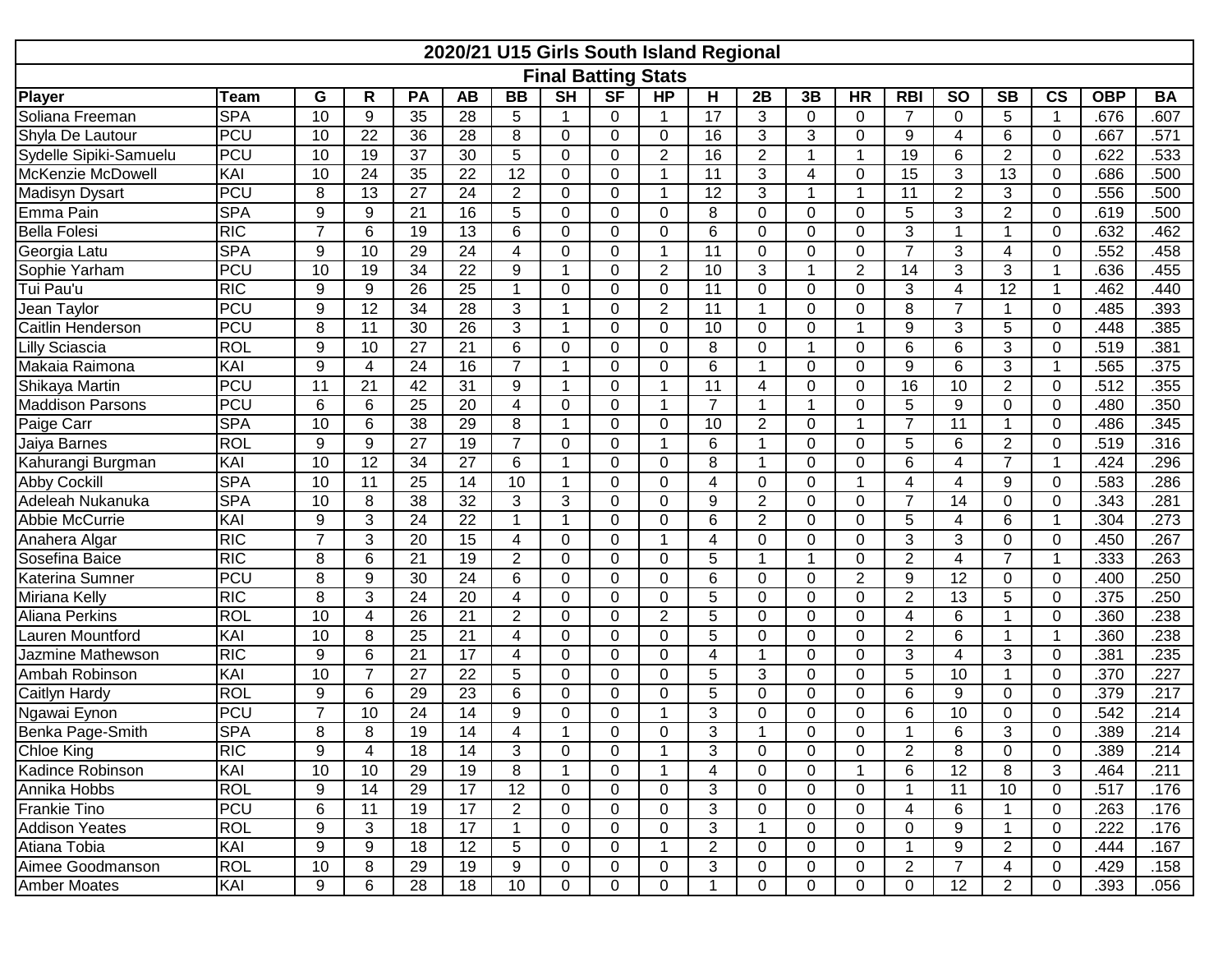| 2020/21 U15 Girls South Island Regional |                            |                |                |                |                 |                |                |           |                |                      |                |                |                |                |                |                |                          |            |                   |
|-----------------------------------------|----------------------------|----------------|----------------|----------------|-----------------|----------------|----------------|-----------|----------------|----------------------|----------------|----------------|----------------|----------------|----------------|----------------|--------------------------|------------|-------------------|
|                                         | <b>Final Batting Stats</b> |                |                |                |                 |                |                |           |                |                      |                |                |                |                |                |                |                          |            |                   |
| Player                                  | Team                       | G              | R              | PA             | <b>AB</b>       | <b>BB</b>      | <b>SH</b>      | <b>SF</b> | <b>HP</b>      | н                    | 2B             | 3B             | <b>HR</b>      | <b>RBI</b>     | <b>SO</b>      | <b>SB</b>      | $\mathsf{CS}\phantom{0}$ | <b>OBP</b> | <b>BA</b>         |
| Hannah Jones                            | RIC                        | 9              | 5              | 20             | 18              | 2              | 0              | $\Omega$  | $\Omega$       | $\mathbf 1$          | $\Omega$       | $\Omega$       | $\Omega$       | 1              | 9              |                | 0                        | .150       | .056              |
| <b>Briahn Tuhura</b>                    | <b>SPA</b>                 | 8              | 5              | 21             | 11              | 10             | $\Omega$       | $\Omega$  | $\Omega$       | $\Omega$             | $\Omega$       | $\Omega$       | $\Omega$       | $\Omega$       | 4              | $\overline{2}$ | $\blacktriangleleft$     | .476       | .000              |
| <b>Below the Team Minimum PA</b>        |                            |                |                |                |                 |                |                |           |                |                      |                |                |                |                |                |                |                          |            |                   |
| Rasharn Rich                            | <b>ROL</b>                 | 6              |                | 16             | 11              | 5              | 0              | 0         | 0              | 4                    | $\Omega$       | 0              |                | 3              | 5              | 2              | 0                        | .563       | .364              |
| Anishia Drummond                        | <b>PCU</b>                 | 5              | $\overline{4}$ | 17             | 14              | 3              | 0              | 0         | 0              | 5                    | $\Omega$       | $\mathbf 0$    | $\Omega$       | 5              | 3              | 0              | $\mathbf 0$              | .471       | .357              |
| Hana MacDuff                            | <b>SPA</b>                 | 4              | $\overline{7}$ | 9              | $\overline{9}$  | $\Omega$       | $\Omega$       | 0         | $\Omega$       | 3                    | -1             | $\mathbf 0$    | $\Omega$       | 3              | $\overline{2}$ | 0              | $\mathbf 0$              | .333       | .333              |
| <b>Matilda Fauth</b>                    | KAI                        | 5              | 4              | $\overline{7}$ | 3               | 4              | 0              | 0         | $\mathbf 0$    | $\mathbf{1}$         | $\Omega$       | 0              | $\Omega$       | $\overline{2}$ | $\overline{2}$ | $\overline{2}$ | $\mathbf 0$              | .714       | .333              |
| Shaneekqwa Fenton                       | <b>ROL</b>                 | 8              | 3              | 15             | $\overline{13}$ | 2              | $\Omega$       | $\Omega$  | $\Omega$       | 4                    | $\overline{1}$ | $\Omega$       | $\Omega$       | -1             | 5              | 0              | 2                        | .400       | .308              |
| Liza Piatova                            | <b>SPA</b>                 | 5              | 5              | 13             | 10              | 3              | 0              | $\Omega$  | $\Omega$       | 3                    | $\Omega$       | $\Omega$       | $\Omega$       | 5              | 6              | $\overline{7}$ | $\mathbf 0$              | .462       | .300              |
| Sophie Marsh                            | <b>SPA</b>                 | 6              | 9              | 15             | $\overline{12}$ | 3              | $\Omega$       | $\Omega$  | $\Omega$       | 3                    | $\Omega$       | $\Omega$       | $\Omega$       | 1              | 6              | $\overline{2}$ | 0                        | .400       | .250              |
| <b>Bella Chapman</b>                    | <b>RIC</b>                 | 6              | $\mathbf 0$    | 10             | $\overline{5}$  | 5              | $\overline{0}$ | 0         | $\Omega$       | $\mathbf{1}$         | $\Omega$       | 0              | $\Omega$       | 1              | 4              | -1             | $\mathbf 0$              | .600       | $\overline{.200}$ |
| Mikaire Kingi                           | $\overline{R}$             | $\overline{7}$ | 1              | 10             | 10              | $\Omega$       | $\Omega$       | 0         | $\Omega$       | $\overline{2}$       | $\Omega$       | 0              | $\Omega$       | $\Omega$       | 6              | $\overline{2}$ | $\mathbf 0$              | .200       | .200              |
| Jade Croskery                           | <b>PCU</b>                 | 3              | $\overline{2}$ | $\overline{7}$ | 6               | 1              | 0              | 0         | 0              | $\mathbf{1}$         | $\Omega$       | $\mathbf 0$    | $\mathbf 0$    | $\overline{2}$ | 3              | 0              | $\mathbf 0$              | .286       | .167              |
| Tahnesha Rich                           | <b>ROL</b>                 | 8              | $\overline{2}$ | 17             | 14              | 3              | 0              | 0         | 0              | $\overline{2}$       | $\Omega$       | 0              | $\Omega$       | $\overline{2}$ | 10             | 0              | $\mathbf 0$              | .294       | .143              |
| Chloe Johnson                           | <b>PCU</b>                 | 3              | 3              | 10             | 8               | $\overline{2}$ | 0              | 0         | $\Omega$       | 1                    | $\Omega$       | $\Omega$       | $\Omega$       | $\mathbf{0}$   | 6              | 0              | 0                        | .300       | .125              |
| Kamyn Hale                              | <b>SPA</b>                 | 6              | $\overline{2}$ | 12             | 9               | $\overline{2}$ | $\Omega$       | 0         | $\mathbf{1}$   | $\mathbf{1}$         | $\overline{1}$ | 0              | $\Omega$       | 1              | 6              | $\overline{2}$ | $\mathbf 0$              | .333       | .111              |
| <b>Teina Hawkins</b>                    | RIC                        | 8              |                | 11             | 10              |                | $\Omega$       | $\Omega$  | $\Omega$       | 1                    | $\Omega$       | $\Omega$       | $\Omega$       | 1              | $\overline{7}$ |                | $\mathbf 0$              | .182       | .100              |
| Jahnekah Namana                         | <b>SPA</b>                 | 5              | 3              | 11             | 10              | 1              | $\Omega$       | 0         | $\overline{0}$ | $\blacktriangleleft$ | $\Omega$       | $\mathbf 0$    | $\mathbf 0$    | -1             | 5              | $\Omega$       | $\mathbf 0$              | .182       | .100              |
| Rebecca Proctor                         | <b>ROL</b>                 | 6              | $\overline{2}$ | 16             | 14              |                | $\Omega$       | 0         | 1              | $\mathbf 1$          | $\Omega$       | $\Omega$       | $\Omega$       | 1              | 4              |                | 1                        | .188       | .071              |
| Grace Benington                         | KAI                        | $\overline{7}$ | 9              | 17             | $\overline{7}$  | 10             | $\Omega$       | 0         | $\Omega$       | $\mathbf 0$          | $\Omega$       | 0              | $\Omega$       | 4              | 5              |                | $\mathbf 0$              | .588       | .000              |
| Mediana Rush                            | $\overline{R}$             | 9              | 3              | 15             | 12              | 3              | $\Omega$       | $\Omega$  | $\Omega$       | $\mathbf{0}$         | $\Omega$       | 0              | $\Omega$       | 1              | $\overline{7}$ |                | $\mathbf 0$              | .200       | .000              |
| Jade Yuill-Kamo                         | KAI                        | 7              | $\overline{4}$ | 15             | $\overline{13}$ | $\overline{2}$ | 0              | 0         | $\overline{0}$ | $\mathbf 0$          | $\overline{0}$ | 0              | $\mathbf 0$    | 1              | $\overline{2}$ | 0              | $\mathbf 0$              | .133       | .000              |
| Neela Katene                            | <b>RIC</b>                 | $\overline{7}$ | 1              | 10             | 8               | $\overline{2}$ | 0              | 0         | 0              | 0                    | $\Omega$       | $\mathbf 0$    | $\Omega$       | $\mathbf{0}$   | 8              | 0              | $\mathbf 0$              | .200       | .000              |
| Te Ana Tawhiao                          | <b>PCU</b>                 | 3              | $\overline{7}$ | 10             | $\overline{4}$  | 6              | 0              | 0         | 0              | 0                    | $\Omega$       | 0              | $\Omega$       | 1              | 3              | 0              | 0                        | .600       | .000              |
| Isabella Cathro                         | KAI                        | 5              | $\Omega$       | 9              | $\overline{7}$  | 2              | $\Omega$       | 0         | $\Omega$       | $\mathbf{0}$         | $\Omega$       | $\Omega$       | $\Omega$       | $\Omega$       | $\overline{ }$ | 0              | 0                        | .222       | .000              |
| Sophia Robertson                        | <b>SPA</b>                 | 4              |                | 6              | $\overline{4}$  | $\overline{2}$ | 0              | 0         | $\overline{0}$ | $\mathbf{0}$         | $\Omega$       | 0              | $\Omega$       | $\Omega$       | 3              | 0              | $\mathbf 0$              | .333       | .000              |
| Gemma Glasson                           | ROL                        | 4              |                | 6              | 5               | 1              | $\Omega$       | 0         | $\overline{0}$ | $\mathbf{0}$         | $\Omega$       | 0              | $\overline{0}$ | $\Omega$       | 5              |                | $\mathbf 0$              | .167       | .000              |
| Jasmine Hill                            | <b>SPA</b>                 | 4              | $\Omega$       | 6              | $\overline{4}$  |                |                | 0         | $\Omega$       | $\mathbf{0}$         | $\Omega$       | $\Omega$       | $\Omega$       | $\Omega$       | $\overline{2}$ | 0              | 0                        | .200       | .000              |
| Jorja Simpson                           | KAI                        | $\overline{2}$ | $\mathbf 0$    | 5              | $\overline{2}$  | 3              | $\Omega$       | 0         | $\Omega$       | $\mathbf 0$          | $\Omega$       | $\overline{0}$ | $\Omega$       | $\Omega$       | $\overline{2}$ | $\Omega$       | $\mathbf 0$              | .600       | .000              |
| Jade Fenton                             | <b>ROL</b>                 | $\overline{2}$ | $\Omega$       | 3              | 3               | 0              | 0              | $\Omega$  | $\Omega$       | $\Omega$             | $\Omega$       | $\Omega$       | $\Omega$       | $\Omega$       |                | 0              | 0                        | .000       | .000              |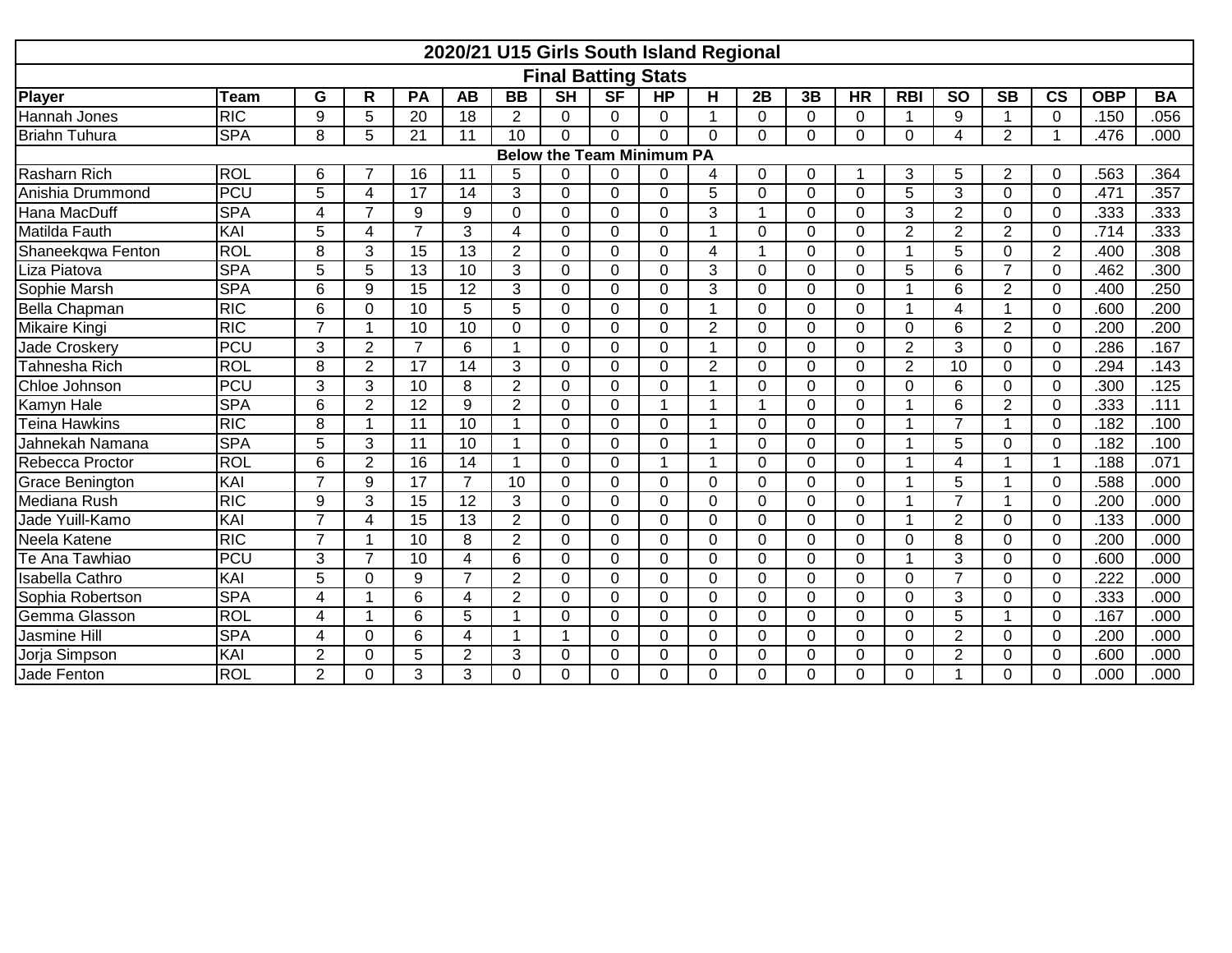|                                    | 2020/21 U15 Girls South Island Regional |   |     |                |          |      |    |           |    |    |    |                |    |           |           |                |            |
|------------------------------------|-----------------------------------------|---|-----|----------------|----------|------|----|-----------|----|----|----|----------------|----|-----------|-----------|----------------|------------|
| <b>Final Pitching Stats</b>        |                                         |   |     |                |          |      |    |           |    |    |    |                |    |           |           |                |            |
| <b>Player</b>                      |                                         | G | BF  | W              |          | IP   | SΟ | <b>BB</b> | R  | ER | н  | 2B             | 3B | <b>HR</b> | <b>WP</b> | НB             | <b>ERA</b> |
| Jorja Simpson                      | Kaiapoi                                 | 5 | 107 | 3              | $\Omega$ | 20.1 | 37 | 14        | 24 | 8  | 26 | 4              |    |           | 10        | 0              | 2.75       |
| Jade Croskery                      | <b>PCU</b>                              | 6 | 108 | 5.             | 0        | 21   | 36 | 23        | 13 | 9  | 13 |                |    | 0         | 12        | 3              | 3.00       |
| Jaiya Barnes                       | Rolleston                               | 7 | 131 | $\mathcal{P}$  | 2        | 22.1 | 47 | 32        | 31 | 20 | 21 | 5              |    | 0         | 37        |                | 6.27       |
| Briahn Tuhura                      | SPA                                     | 6 | 142 | 2              | 2        | 23   | 44 | 23        | 25 | 0  | 0  |                | 45 |           | 43        | 24             | 7.00       |
| Hana MacDuff                       | <b>SPA</b>                              | 8 | 201 | $\overline{2}$ | 4        | 26   | 85 | 27        | 63 | 9  | 3  | $\overline{2}$ | 35 | 3         | 23        | 13             | 7.27       |
| Caitlyn Hardy                      | Rolleston                               | 7 | 149 | 2              | 3        | 25   | 58 | 28        | 52 | 27 | 29 | 4              | 3  | 4         | 31        |                | 7.56       |
| Anahera Algar                      | Riccarton                               | 6 | 177 | 0              | 5        | 24.1 | 19 | 26        | 73 | 40 | 64 | 5              | 3  |           | 20        | 2              | 11.5       |
| <b>Below their Team Minimum BF</b> |                                         |   |     |                |          |      |    |           |    |    |    |                |    |           |           |                |            |
| McKenzie McDowell                  | Kaiapoi                                 | 5 | 100 | 4              |          | 25   | 59 | 7         | 14 | 6  | 11 | 2              |    | 0         | 12        |                | 1.68       |
| Kadince Robinson                   | Kaiapoi                                 | 3 | 51  |                | 2        | 6.2  | 10 | 9         | 27 | 17 | 17 | 5              |    | 0         | 14        |                | 17.9       |
| <b>Maddison Parsons</b>            | <b>PCU</b>                              | 3 | 55  | $\overline{2}$ | $\Omega$ | 12   | 18 | 13        | 6  | 2  | 5  |                |    | 0         | 8         |                | 1.17       |
| Chloe Johnson                      | <b>PCU</b>                              |   | 15  |                | 0        | 3    |    | 4         | 2  |    | 2  |                |    | 0         | 0         | $\Omega$       | 2.33       |
| Madisyn Dysart                     | <b>PCU</b>                              | 4 | 54  | $\overline{2}$ |          | 14   | 28 | 3         | ⇁  | 5  |    | $\overline{2}$ |    | 0         | 3         | $\Omega$       | 2.50       |
| Jazmine Mathewson                  | Riccarton                               | 4 | 47  | 0              | 0        | 5.1  | 10 | 19        | 21 | 11 | 6  | 0              |    | 0         | 12        |                | 14.4       |
| Chloe King                         | Riccarton                               | 5 | 95  | 0              | 4        | 9.1  | 16 | 34        | 57 | 42 | 24 | 2              |    |           | 40        | 5              | 31.5       |
| <b>Hannah Jones</b>                | Riccarton                               |   | 4   | 0              | 0        | 0    | 0  | 4         | 4  | 4  | 0  | 0              |    | 0         | 0         | 0              | 100        |
| Annika Hobbs                       | Rolleston                               |   | 24  |                |          |      | 3  | 8         | 19 |    | 8  |                |    |           | 8         | $\overline{2}$ | 49.00      |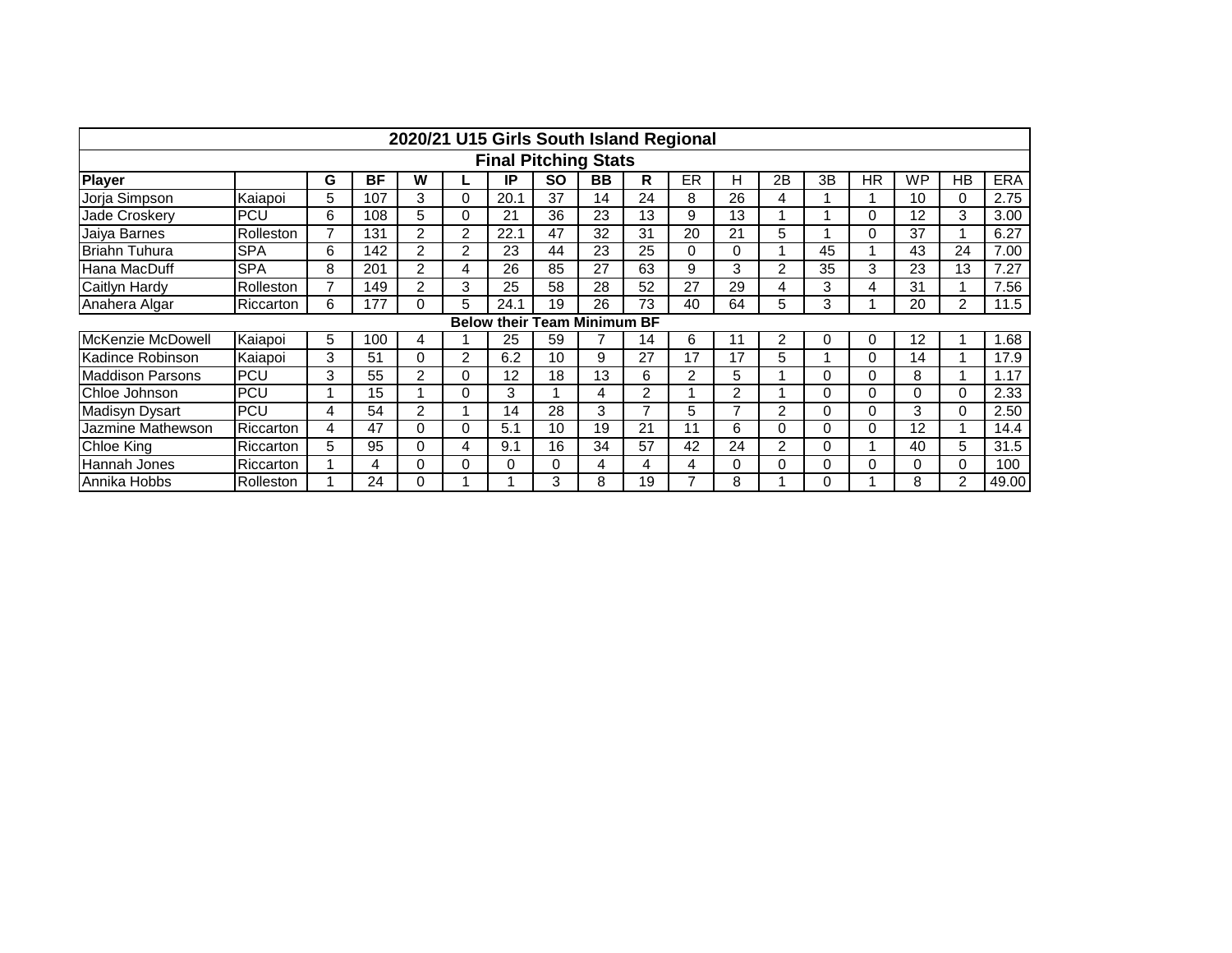| 2020/21 U15 Girls South Island Regional |                        |                             |                         |                         |                |                     |                     |                  |              |  |  |
|-----------------------------------------|------------------------|-----------------------------|-------------------------|-------------------------|----------------|---------------------|---------------------|------------------|--------------|--|--|
|                                         |                        | <b>Final Fielding Stats</b> |                         |                         |                |                     |                     |                  |              |  |  |
| <b>Player</b>                           |                        | G                           | A                       | <b>PO</b>               | Е              | PB                  | <b>SB</b>           | $\mathsf{cs}$    | FA           |  |  |
| Jade Yuill-Kamo                         | Kaiapoi                | 9                           | $\overline{2}$          | 1                       | 0              | $\mathbf 0$         | $\mathbf 0$         | 0                | 1.000        |  |  |
| Lauren Mountford                        | Kaiapoi                | 10                          | 1                       | $\mathbf 0$             | $\mathbf 0$    | $\mathbf 0$         | $\mathbf 0$         | $\mathbf 0$      | 1.000        |  |  |
| Matilda Fauth                           | Kaiapoi                | 9                           | 1                       | 0                       | 0              | $\mathbf 0$         | $\mathbf 0$         | $\mathbf 0$      | 1.000        |  |  |
| Abbie McCurrie                          | Kaiapoi                | 7                           | $\overline{9}$          | 74                      | $\overline{2}$ | $\overline{2}$      | 13                  | $\overline{2}$   | .976         |  |  |
| <b>Amber Moates</b>                     | Kaiapoi                | 9                           | 3                       | 20                      | 4              | 0                   | 0                   | 0                | .852         |  |  |
| Kahurangi Burgman                       | Kaiapoi                | 10                          | $\overline{6}$          | 21                      | 5              | 4                   | 9                   | 0                | .844         |  |  |
| Makaia Raimona                          | Kaiapoi                | 8                           | 3                       | 7                       | $\overline{c}$ | 0                   | 0                   | 0                | .833         |  |  |
| Ambah Robinson                          | Kaiapoi                | 10                          | $\mathbf 0$             | 5                       | 1              | $\mathbf 0$         | 0                   | 0                | .833         |  |  |
| Kadince Robinson                        | Kaiapoi                | 10                          | $\overline{10}$         | $\overline{9}$          | $\overline{4}$ | $\mathbf 0$         | 0                   | 1                | .826         |  |  |
| Jorja Simpson                           | Kaiapoi                | 5                           | 1                       | 3                       | 1              | $\mathbf 0$         | 0                   | $\mathbf 0$      | .800         |  |  |
| <b>McKenzie McDowell</b>                | Kaiapoi                | $\overline{9}$              | $\overline{8}$          | 14                      | $\overline{9}$ | $\mathbf 0$         | $\mathbf 0$         | $\mathbf 0$      | .710         |  |  |
| Grace Benington                         | Kaiapoi                | 7                           | 1                       | $\mathbf 1$             | $\overline{2}$ | $\mathbf 0$         | $\mathbf 0$         | $\mathbf 0$      | .500         |  |  |
| Atiana Tobia                            | Kaiapoi                | 9                           | 0                       | 1                       | 1              | 0                   | 0                   | 0                | .500         |  |  |
| Isabella Cathro                         | Kaiapoi                | 6                           | 0                       | 0                       | 1              | 0                   | $\mathbf 0$         | 0                | .000         |  |  |
| Jade Croskery                           | <b>PCU</b>             | 6                           | 5                       | 3                       | 0              | 0                   | 0                   | 0                | 1.000        |  |  |
| Sophie Yarham                           | <b>PCU</b>             | 8                           | 0                       | 1                       | 0              | $\mathbf 0$         | $\mathbf 0$         | $\mathbf 0$      | 1.000        |  |  |
| Katerina Sumner                         | PCU                    | 9                           | 1                       | 48                      | 1              | $\mathbf 0$         | 13                  | 1                | .980         |  |  |
| <b>Caitlin Henderson</b>                | PCU                    | $\overline{9}$              | $\overline{5}$          | 36                      | 1              | $\overline{2}$      | 10                  | $\overline{4}$   | .976         |  |  |
| Jean Taylor                             | <b>PCU</b>             | 7                           | 1                       | 19                      | 1              | 4                   | 3                   | 0                | .952         |  |  |
| Madisyn Dysart                          | <b>PCU</b>             | 8                           | 4                       | 15                      | 1              | $\mathbf 0$         | 0                   | 0                | .950         |  |  |
| Sydelle Sipiki-Samuelu                  | <b>PCU</b>             | $\overline{7}$              | 7                       | $\overline{6}$          | $\mathbf{1}$   | $\mathbf 0$         | $\mathbf 0$         | $\mathbf 0$      | .929         |  |  |
| <b>Maddison Parsons</b>                 | PCU                    | 8                           | $\overline{4}$          | 13                      | $\overline{2}$ | $\mathbf 0$         | $\mathbf 0$         | 1                | .895         |  |  |
| Shikaya Martin                          | PCU                    | 10                          | $\overline{10}$         | $\mathbf 1$             | $\overline{3}$ | $\mathbf 0$         | $\mathbf 0$         | $\mathbf 0$      | .786         |  |  |
| Anishia Drummond                        | PCU                    | 6                           | $\overline{2}$          | 1                       | $\mathbf{1}$   | 0                   | $\mathbf 0$         | 0                | .750         |  |  |
| Shyla De Lautour                        | <b>PCU</b>             | 9                           | 7                       | 7                       | 6              | 0                   | 0                   | 0                | .700         |  |  |
| Te Ana Tawhiao                          | <b>PCU</b>             | 4                           | $\overline{2}$          | 0                       | $\overline{2}$ | $\mathbf 0$         | 0                   | 0                | .500         |  |  |
| Chloe Johnson                           | PCU                    | 5                           | 1                       | 0                       | $\overline{c}$ | $\mathbf 0$         | $\mathbf 0$         | $\mathbf 0$      | .333         |  |  |
| <b>Frankie Tino</b>                     | PCU                    | 5                           | $\overline{0}$          | $\mathbf 0$             | 0              | $\mathbf{0}$        | $\overline{0}$      | $\mathbf 0$      | .000         |  |  |
| Ngawai Eynon                            | <b>PCU</b>             | 7                           | 0                       | $\mathbf 0$             | 0              | $\mathbf 0$         | 0                   | 0                | .000         |  |  |
| Anahera Algar                           | Riccarton              | 7                           | 8                       | $\overline{c}$          | 0              | $\mathbf 0$         | 0                   | 0                | 1.000        |  |  |
| Mediana Rush                            | Riccarton              | $\overline{9}$              | 0                       | 1                       | $\overline{0}$ | $\mathbf 0$         | $\mathbf 0$         | $\mathbf 0$      | 1.000        |  |  |
| Sosefina Baice                          | Riccarton              | 8                           | $\overline{3}$          | 10                      | $\mathbf{1}$   | $\mathbf 0$         | $\mathbf 0$         | $\mathbf 0$      | .929         |  |  |
| Hannah Jones                            | Riccarton              | 9                           | 7                       | $\overline{10}$         | $\overline{2}$ | $\mathbf 0$         | $\mathbf 0$         | $\overline{0}$   | .895         |  |  |
| <b>Bella Folesi</b>                     | Riccarton              | 7                           | $\overline{5}$          | 20                      | 3              | 5                   | 23                  | 1                | .893         |  |  |
| Jazmine Mathewson                       |                        | 9                           | 4                       | 25                      | 5              | 0                   | 0                   | 0                | .853         |  |  |
| Tui Pau'u                               | Riccarton<br>Riccarton | 9                           | $\overline{8}$          | $\overline{29}$         | $\overline{8}$ | $\overline{9}$      | 19                  | $\overline{0}$   | .822         |  |  |
| Bella Chapman                           |                        | 6                           | $\boldsymbol{2}$        | $\overline{\mathbf{c}}$ | $\mathbf 1$    | 0                   | 0                   | 0                |              |  |  |
| Mikaire Kingi                           | Riccarton              | 8                           | 1                       | $\overline{2}$          | 1              | $\mathbf 0$         | $\mathbf 0$         | 0                | .800<br>.750 |  |  |
|                                         | Riccarton              | 8                           | $\overline{9}$          | 11                      |                | 0                   |                     |                  |              |  |  |
| Miriana Kelly<br>Chloe King             | Riccarton              | 9                           | 1                       |                         | 7<br>3         |                     | 0<br>0              | 0                | .741         |  |  |
| Neela Katene                            | Riccarton              | 7                           | $\overline{1}$          | 5<br>0                  | $\overline{3}$ | 0<br>$\overline{0}$ | $\mathbf 0$         | 0                | .667         |  |  |
| Teina Hawkins                           | Riccarton              | 9                           | $\pmb{0}$               | 0                       | 1              |                     |                     | 0<br>$\mathsf 0$ | .250         |  |  |
| Rebecca Proctor                         | Riccarton              | 7                           | 1                       | $\overline{0}$          | $\overline{0}$ | 0<br>$\overline{0}$ | 0<br>$\overline{0}$ | $\overline{0}$   | .000         |  |  |
|                                         | Rolleston              |                             |                         |                         |                |                     |                     |                  | 1.000        |  |  |
| Gemma Glasson                           | Rolleston              | 5                           | 0                       | 1                       | 0              | 0                   | 0                   | 0                | 1.000        |  |  |
| Aliana Perkins                          | Rolleston              | 10                          | 16                      | 68                      | 6              | 12                  | 24                  | 0                | .933         |  |  |
| Aimee Goodmanson                        | Rolleston              | 10                          | $\overline{\mathbf{c}}$ | 45                      | 4              | 0                   | 0                   | 0                | .922         |  |  |
| Lilly Sciascia                          | Rolleston              | 9                           | 6                       | 16                      | 4              | 7                   | 14                  | 0                | .846         |  |  |
| Caitlyn Hardy                           | Rolleston              | $\overline{9}$              | $\overline{12}$         | 7                       | 4              | 0                   | 0                   | 0                | .826         |  |  |
| Annika Hobbs                            | Rolleston              | 10                          | 14                      | 0                       | 5              | 0                   | 0                   | 0                | .737         |  |  |
| Jaiya Barnes                            | Rolleston              | 9                           | 4                       | 1                       | $\overline{c}$ | 0                   | 0                   | 0                | .714         |  |  |
| <b>Addison Yeates</b>                   | Rolleston              | 9                           | 0                       | 6                       | 3              | 0                   | 0                   | 0                | .667         |  |  |
| Tahnesha Rich                           | Rolleston              | 7                           | $\mathbf{1}$            | 1                       | 3              | 0                   | $\mathbf 0$         | 0                | .400         |  |  |
| Shaneekqwa Fenton                       | Rolleston              | 7                           | $\overline{0}$          | 0                       | $\overline{3}$ | $\overline{0}$      | 0                   | 0                | .000         |  |  |
| Rasharn Rich                            | Rolleston              | 7                           | 0                       | 0                       | 1              | 0                   | 0                   | 0                | .000         |  |  |
| Jade Fenton                             | Rolleston              | 2                           | 0                       | 0                       | 0              | 0                   | 0                   | 0                | .000         |  |  |